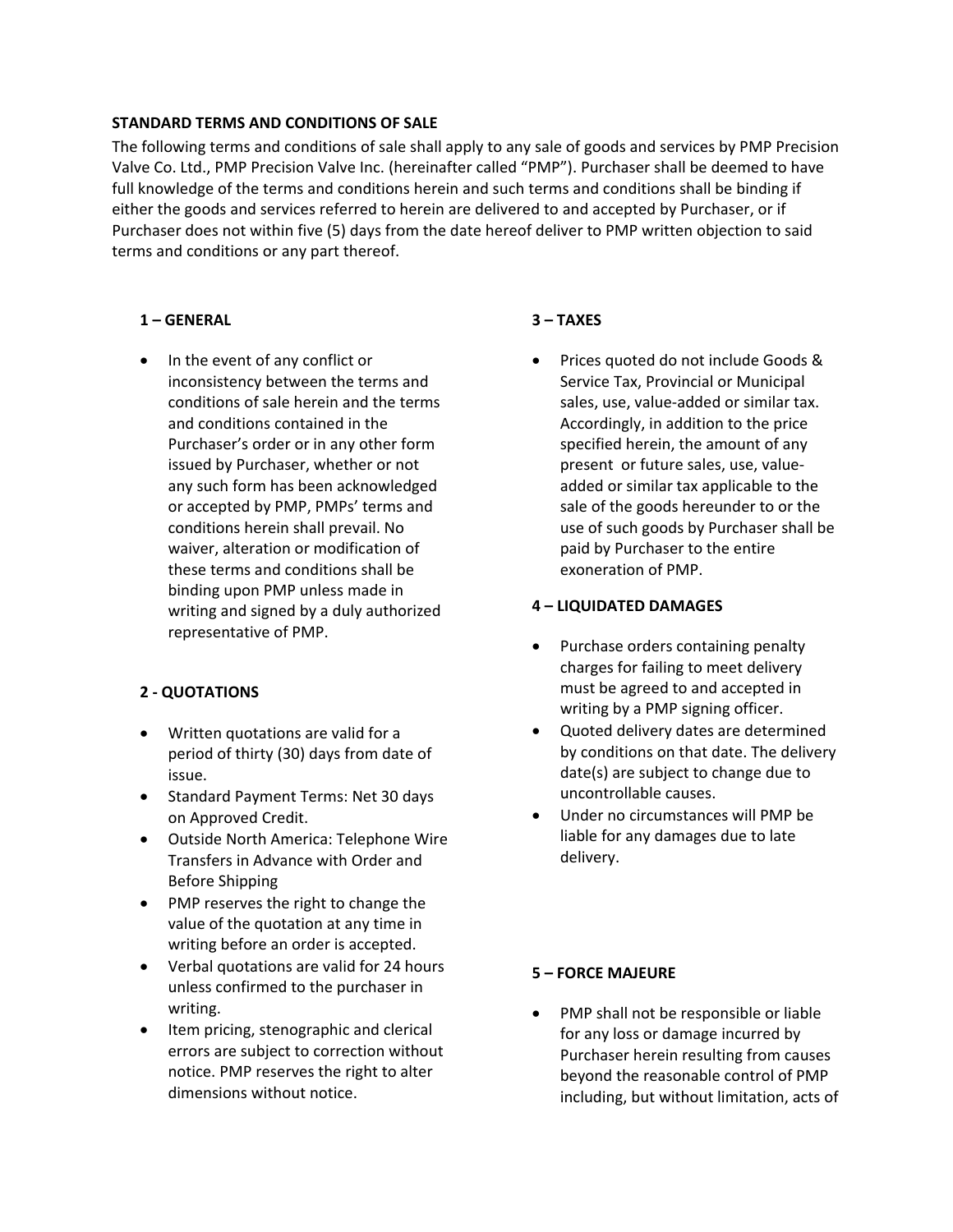God, war, invasion, insurrection, riot, the order of civil or military authority, fire, flood, weather, acts of materials, breakdown, sabotage, lock‐outs, strikes, or labour disputes, faulty castings or forgings, or the failure of PMP suppliers to meet their delivery promises. The acceptance of delivery of the equipment by Purchaser shall constitute a waiver of all claims for loss or damage due to any delay whatsoever.

# **6 – CUSTOM MANUFACTURED PRODUCTS**

- Customs manufactured orders cannot be cancelled after the order has been approved and released for manufacturing by the purchaser.
- The Purchaser will be held liable for the full purchase amount if the order is cancelled.

# **7 – SHIPPING TERMS**

- Standard Shipment Terms: FOB Shipping Point, unless stated in writing by PMP.
- Prepaid Shipping will be allowed on orders US\$5000.00 net or more, and the final destination is within the Continental United States.
- Material will be shipped the best way as determined by PMP unless stated otherwise by the Purchaser. The Purchaser is liable for all shipping charges incurred unless stated in writing by PMP.

# **8 – RETURNS AND CLAIMS**

 Material to be returned must be accompanied by a Return Authorization Number and reason issued in writing by PMP otherwise the shipment will be returned to the originator.

- All Returns must be sent to PMP freight Pre Paid.
- Material returned after a period of one year from ship date will receive zero dollar credit.
- A standard 25% re‐stocking charge applies to all returns for credit, unless another amount is agreed on in writing by PMP.
- A zero credit will be applied to all custom fabricated products.
- Material returned due to defect will be examined by PMP before a credit amount is determined or the item will be repaired and returned to the Purchaser within 90 days of receipt by PMP.
- The Purchaser will be held liable for any refinishing and handling charges of goods returned to PMP.
- Claims must be submitted in writing to PMP within 10 days of receiving the goods. If material is destroyed during shipment a claim is issued to the carrier company and the damages must be noted on the freight bill before the Purchaser accepts the shipment.

### **9 – WARRANTY**

 All material shall be free from Manufacturers defect in material and workmanship for a period of one year from date of shipment.

### **10 – INSTALLATION**

 Unless otherwise expressly stipulated, the goods shall be installed by and at the risk and expense of Purchaser. In the event that PMP is requested to